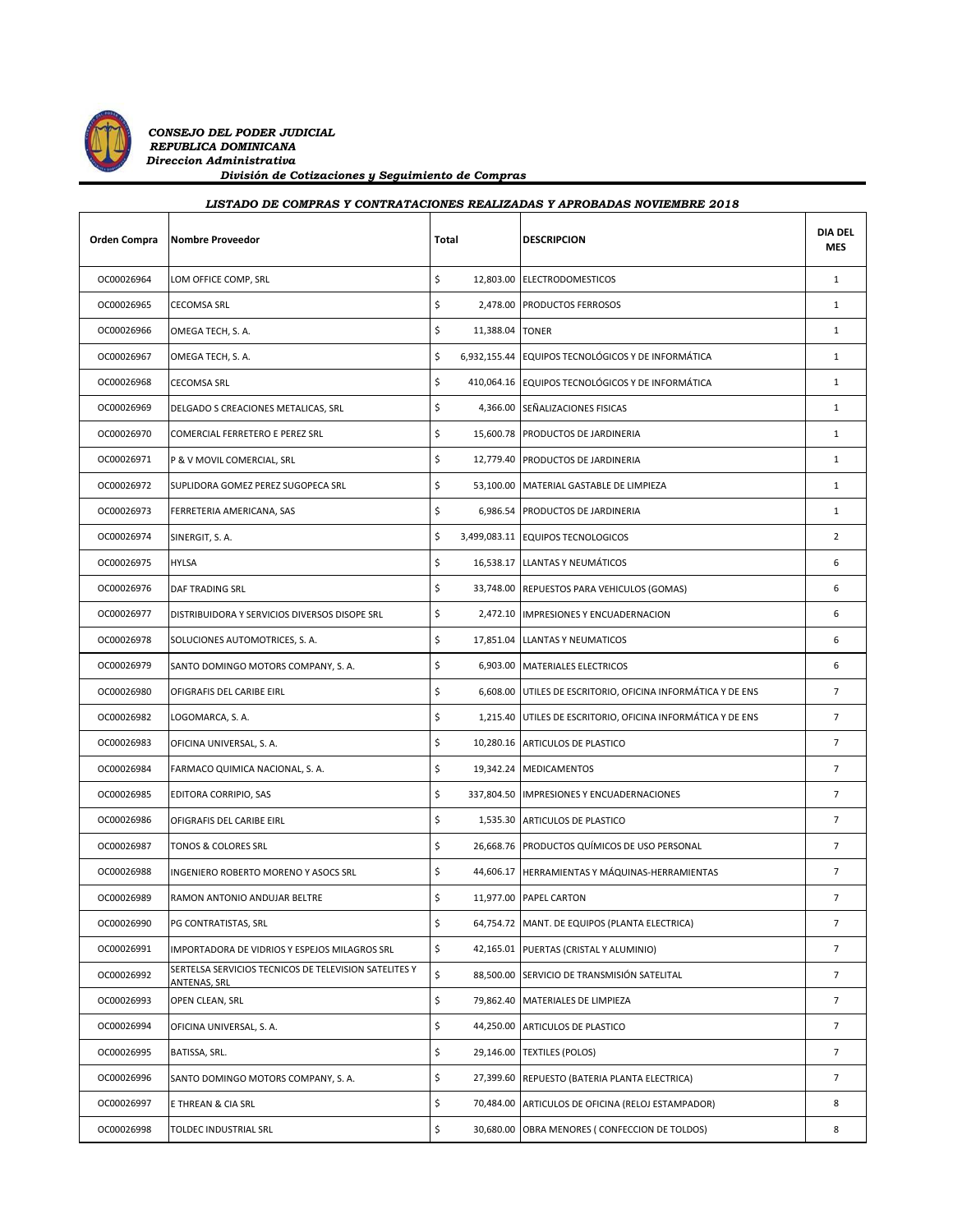

*CONSEJO DEL PODER JUDICIAL REPUBLICA DOMINICANA Direccion Administrativa*

 *División de Cotizaciones y Seguimiento de Compras*

| Division de contraetones y oegaimiento de compras<br>LISTADO DE COMPRAS Y CONTRATACIONES REALIZADAS Y APROBADAS NOVIEMBRE 2018 |                                               |                  |                                                             |                              |  |  |  |
|--------------------------------------------------------------------------------------------------------------------------------|-----------------------------------------------|------------------|-------------------------------------------------------------|------------------------------|--|--|--|
| Orden Compra                                                                                                                   | <b>Nombre Proveedor</b>                       | Total            | <b>DESCRIPCION</b>                                          | <b>DIA DEL</b><br><b>MES</b> |  |  |  |
| OC00026999                                                                                                                     | MATERIALES ELECTS. DE CONSTRUCC. Y REFRIG S A | \$               | 14,543.50 EQUIPOS DE REFRIGERACION Y MATERIALES             | 8                            |  |  |  |
| OC00027000                                                                                                                     | SPORTER, SRL                                  | \$               | 111,454.64 PRENDAS DE VESTIR                                | 9                            |  |  |  |
| OC00027001                                                                                                                     | V ENERGY, S.A.                                | \$               | 750,000.00 COMBUSTIBLE                                      | 9                            |  |  |  |
| OC00027002                                                                                                                     | EXODO SOLUCIONES, SRL.                        | \$               | 94,990.00 MANTENIMIENTO DE EQUIPOS (COPIADORAS)             | 12                           |  |  |  |
| OC00027003                                                                                                                     | F & G OFFICE SOLUTION SRL                     | \$               | 10,347.42 MATERIALES DE LIMPIEZA                            | 12                           |  |  |  |
| OC00027004                                                                                                                     | FERRETERIA GOFAM S R L                        | \$               | 39,446.81 MATERIALES DE LIMPIEZA                            | 12                           |  |  |  |
| OC00027005                                                                                                                     | HERMOSILLO COMERCIAL SRL                      | \$               | 638,902.13 MATERIAL GASTABLE (LIMPIEZA)                     | 12                           |  |  |  |
| OC00027006                                                                                                                     | ONE WM EIRL                                   | \$               | 42,480.00 MATERIAL GASTABLE (LIMPIEZA)                      | 12                           |  |  |  |
| OC00027007                                                                                                                     | MADEINSA SRL                                  | \$               | 110,326.70 MATERIALES DE LIMPIEZA                           | 12                           |  |  |  |
| OC00027008                                                                                                                     | F & G OFFICE SOLUTION SRL                     | \$               | 146,556.00 MATERIALES DE LIMPIEZA                           | 12                           |  |  |  |
| OC00027009                                                                                                                     | ECOQUIMICA RLP SRL                            | \$               | 11,900.60 MATERIAL GASTABLE DE LIMPIEZA                     | 12                           |  |  |  |
| OC00027010                                                                                                                     | GRUPO GRM, SRL.                               | \$               | 23,010.00 PRODUCTO FERRETERO (FAJAS)                        | 12                           |  |  |  |
| OC00027011                                                                                                                     | LOGOMARCA, S. A.                              | \$               | 6,372.00 BUZON DE SUGERENCIA                                | 12                           |  |  |  |
| OC00027012                                                                                                                     | F & G OFFICE SOLUTION SRL                     | \$               | 10,347.42 MATERIALES DE LIMPIEZA                            | 12                           |  |  |  |
| OC00027013                                                                                                                     | DISTRIBUIDORA Y SERVICIOS DIVERSOS DISOPE SRL | \$               | 33,989.90 IMPRESIONES Y ENCUADERNACION                      | 12                           |  |  |  |
| OC00027014                                                                                                                     | ROMFER OFFICE STORE SRL                       | \$               | 5,192.00 IMPRESIONES Y ENCUADERNACION                       | 12                           |  |  |  |
| OC00027015                                                                                                                     | F & G OFFICE SOLUTION SRL                     | \$               | 146,556.00 MATERIALES DE LIMPIEZA                           | 12                           |  |  |  |
| OC00027016                                                                                                                     | JARDIN ILUSIONES SRL                          | \$               | 27,494.00 ALIMENTOS Y BEBIDAS PARA PERSONAS                 | 12                           |  |  |  |
| OC00027017                                                                                                                     | CENTRO CUESTA NACIONAL, SAS                   | \$               | 2,420.00 UTILES DE COCINA (CCs)                             | 13                           |  |  |  |
| OC00027018                                                                                                                     | MITOPALO POWER, SRL.                          | \$               | 391,640.80 PRODUCTOS DE GENERACION ELECT (MATERIALES)       | 14                           |  |  |  |
| OC00027019                                                                                                                     | MOREL SUPLIDORES INDUSTRIALES, SRL            | \$               | 354,826.00 PRODUCTOS DE GENERACION ELECT (MATERIALES)       | 14                           |  |  |  |
| OC00027020                                                                                                                     | <b>BM SUPLIDORES ELECTRICOS SRL</b>           | \$               | 220,660.00 PRODUCTOS DE GENERACION ELECT (MATERIALES)       | 14                           |  |  |  |
| OC00027021                                                                                                                     | J J ELECTRIC, S. A.                           | \$               | 117,136.24 PRODUCTOS DE GENERACION ELECT (MATERIALES)       | 14                           |  |  |  |
| OC00027022                                                                                                                     | INTERDECO, SRL.                               | \$               | 37,529.84 ARTICULOS DE PLASTICO                             | 14                           |  |  |  |
| OC00027023                                                                                                                     | CENTRO CUESTA NACIONAL, SAS                   | \$               | 4,275.00 PRODUCTO DE GENERACION ELECTRICA                   | 14                           |  |  |  |
| OC00027024                                                                                                                     | J J ELECTRIC, S. A.                           | \$               | 197,196.69 PRODUCTO DE GENERACION ELECTRICA                 | 14                           |  |  |  |
| OC00027025                                                                                                                     | MITOPALO POWER, SRL.                          | \$<br>232,500.12 | PRODUCTO DE GENERACION ELECTRICA                            | 14                           |  |  |  |
| OC00027026                                                                                                                     | MITOPALO POWER, SRL.                          | \$               | 268,550.72 PRODUCTO DE GENERACION ELECTRICA                 | 15                           |  |  |  |
| OC00027027                                                                                                                     | DIMENSIONES ELECTRICAS SIN LIMITES SRL        | \$               | 93,220.00 PRODUCTOS DE GENERACION ELECTRICA                 | 15                           |  |  |  |
| OC00027028                                                                                                                     | BH MOBILIARIO, SRL                            | \$               | 171,715.67 MOBILIARIO                                       | 15                           |  |  |  |
| OC00027029                                                                                                                     | GLOBAL IMAGING PRODUCTS, SRL                  | \$               | 1,770.00 MANTENIMIENTO Y REPARACIÓN DE EQUIPO PARA COMPUTAC | 15                           |  |  |  |
| OC00027030                                                                                                                     | MIGUEL G DEL REY SONIDO SRL                   | \$               | 489,854.30 EQUIPOS TECNOLOGICOS Y DE UNFORMATICA            | 15                           |  |  |  |
| OC00027031                                                                                                                     | ROMFER OFFICE STORE SRL                       | \$               | 228,323.39 MOBILIARIO                                       | 15                           |  |  |  |

OC00027032 SUPRA REFRIGERACION SRL 5 1,190,885.50 MATERIALES DE REFRIGERACIÓN 15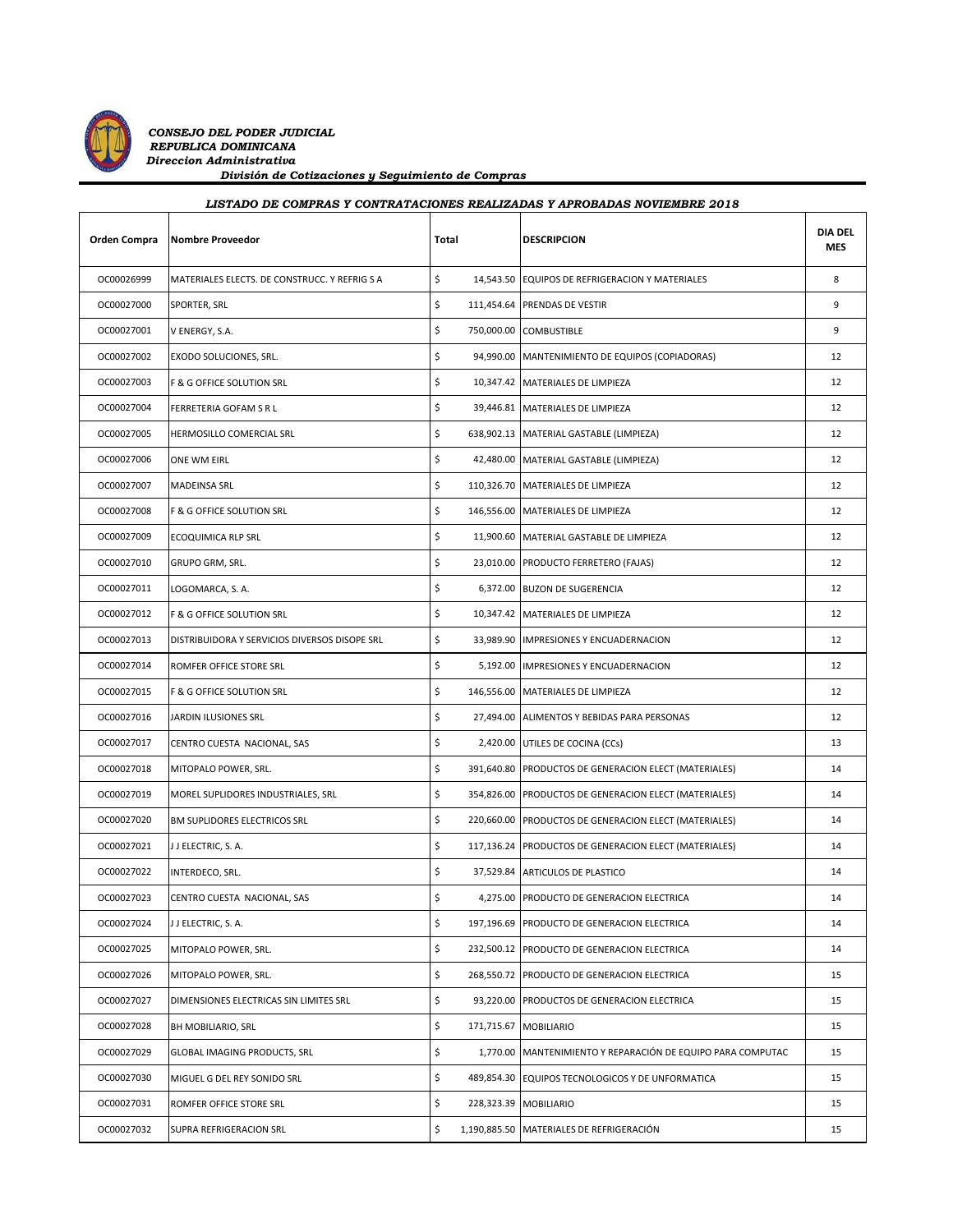

| Orden Compra | Nombre Proveedor                       | Total |                     | <b>DESCRIPCION</b>                                           | <b>DIA DEL</b><br><b>MES</b> |
|--------------|----------------------------------------|-------|---------------------|--------------------------------------------------------------|------------------------------|
| OC00027033   | AIRES DOMINICANOS, SRL                 | \$    |                     | 4,224.99 MATERIALES DE REFRIGERACIÓN                         | 15                           |
| OC00027034   | <b>GLODINET SRL</b>                    | \$    |                     | 95,816.00 EQUIPOS TECNOLOGICOS Y DE UNFORMATICA              | 15                           |
| OC00027035   | 2P TECHNOLOGY, SRL                     | \$    |                     | 63,720.00 EQUIPOS TECNOLOGICOS Y DE INFORMATICA              | 15                           |
| OC00027036   | DIMENSIONES ELECTRICAS SIN LIMITES SRL | \$    |                     | 346,518.80 PRODUCTOS DE GENERACIÓN ELÉCTRICA                 | 15                           |
| OC00027037   | P & V MOVIL COMERCIAL, SRL             | \$    |                     | 9,086.00 MATERIAL GASTABLE DE OFICINA                        | 15                           |
| OC00027038   | INTERDECO, SRL.                        | \$    | 40,028.08 CORTINAS  |                                                              | 15                           |
| OC00027039   | P & V MOVIL COMERCIAL, SRL             | \$    |                     | 19,776.80 PRODUCTOS FERRETERO                                | 16                           |
| OC00027041   | REID & COMPANIA, S. A.                 | \$    |                     | 29,999.99 REPUESTOS DE VEHICULOS (GOMAS)                     | 16                           |
| OC00027042   | SANTO DOMINGO MOTORS COMPANY, S. A.    | \$    |                     | 36,108.00 REPUESTOS PARA VEH (GOMAS)                         | 16                           |
| OC00027043   | LOM OFFICE COMP, SRL                   | \$    |                     | 241,923.60 EQUIPOS TECNOLÓGICOS Y DE INFORMÁTICA             | 16                           |
| OC00027044   | PROFIT CARIBBEAN GROUP, SRL            | \$    |                     | 108,803.08 SEÑALIZACIONES FÍSICAS                            | 16                           |
| OC00027045   | NETSOL SOLUCIONES DE REDES SRL         | \$    |                     | 673,799.77 EQUIPOS TECNOLOGICOS                              | 16                           |
| OC00027046   | EDITORA CORRIPIO, SAS                  | \$    |                     | 1,522,200.00 PAPEL BOND 8 1/2 X 11                           | 19                           |
| OC00027047   | COMERYM, SRL                           | \$    |                     | 47,613.00 MANTENIMIENTO DE EQUIPOS                           | 19                           |
| OC00027048   | EDITORA CORRIPIO, SAS                  | \$    |                     | 133,055.00 IMPRESIONES Y ENCUADERNACION                      | 19                           |
| OC00027049   | MIGUEL G DEL REY SONIDO SRL            | \$    |                     | 804,981.25 EQUIPOS AUDIOVISUALES                             | 19                           |
| OC00027050   | DIGISI, SRL                            | \$    |                     | 13,178.24 BATERIA PARA INVERSORES                            | 19                           |
| OC00027051   | <b>GRUPO COMETA, SAS</b>               | \$    |                     | 587,999.66 MATERIALES ELECTRICOS                             | 19                           |
| OC00027052   | CENTRO CUESTA NACIONAL, SAS            | \$    |                     | 13,020.49 ALIMENTOS Y BEBIDAS                                | 20                           |
| OC00027053   | CENTRO CUESTA NACIONAL, SAS            | \$    |                     | 9,753.34 ALIMENTOS Y BEBIDAS                                 | 20                           |
| OC00027054   | P & V MOVIL COMERCIAL, SRL             | \$    |                     | 11,481.40 PRODUCTOS FERRETEROS                               | 20                           |
| OC00027055   | GRUPO EMPRESARIAL VIMONT, SRL          | \$    |                     | 10,620.00 PRODUCTOS DE ARTES GRÁFICAS                        | 21                           |
| OC00027056   | FERRETERIA AMERICANA, SAS              | \$    |                     | 21,053.42 PINTURA Y SUS MATERIALES                           | 21                           |
| OC00027057   | RAMON ANTONIO ANDUJAR BELTRE           | \$    |                     | 3,733.52 PRODUCTOS DE ARTES GRÁFICAS                         | 21                           |
| OC00027058   | <b>TONOS &amp; COLORES SRL</b>         | \$    |                     | 3,955.99 PINTURA Y SUS MATERIALES                            | 21                           |
| OC00027059   | P & V MOVIL COMERCIAL, SRL             | \$    |                     | 17,346.00 PINTURA Y SUS MATERIALES                           | 21                           |
| OC00027060   | DASALE CONSTRUCTIONS SERVICES SRL      | \$    |                     | 138,070.62 CORTINAS (VENECIANAS)                             | 22                           |
| OC00027061   | LOGOMARCA, S. A.                       | \$    |                     | 11,115.60 UTILES DE ESCRITORIO, OFICINA INFORMÁTICA Y DE ENS | 22                           |
| OC00027062   | CABLES Y ELECTRICOS SRL                | \$    |                     | 173,767.74 PRODUCTO DE GENERACION ELECTRICA                  | 22                           |
| OC00027063   | CENTRO CUESTA NACIONAL, SAS            | \$    | 18,286,000.00       | <b>BONOS</b>                                                 | 22                           |
| OC00027064   | <b>GRUPO RAMOS S A</b>                 | \$    | 13,286,000.00 BONOS |                                                              | 22                           |
| OC00027065   | <b>ELA STORE EIRL</b>                  | \$    |                     | 8,732.00 UTILES DE ESCRITORIO, OFICINA INFORMÁTICA Y DE ENS  | 22                           |
| OC00027066   | FRM REPUESTOS Y SERVICIOS SRL          | \$    |                     | 5,310.00 REPUESTOS PARA VEH. (BATERIA)                       | 22                           |
| OC00027067   | 2P TECHNOLOGY, SRL                     | \$    |                     | 186,912.00 EQUIPOS TECNOLÓGICOS Y DE INFORMÁTICA             | 22                           |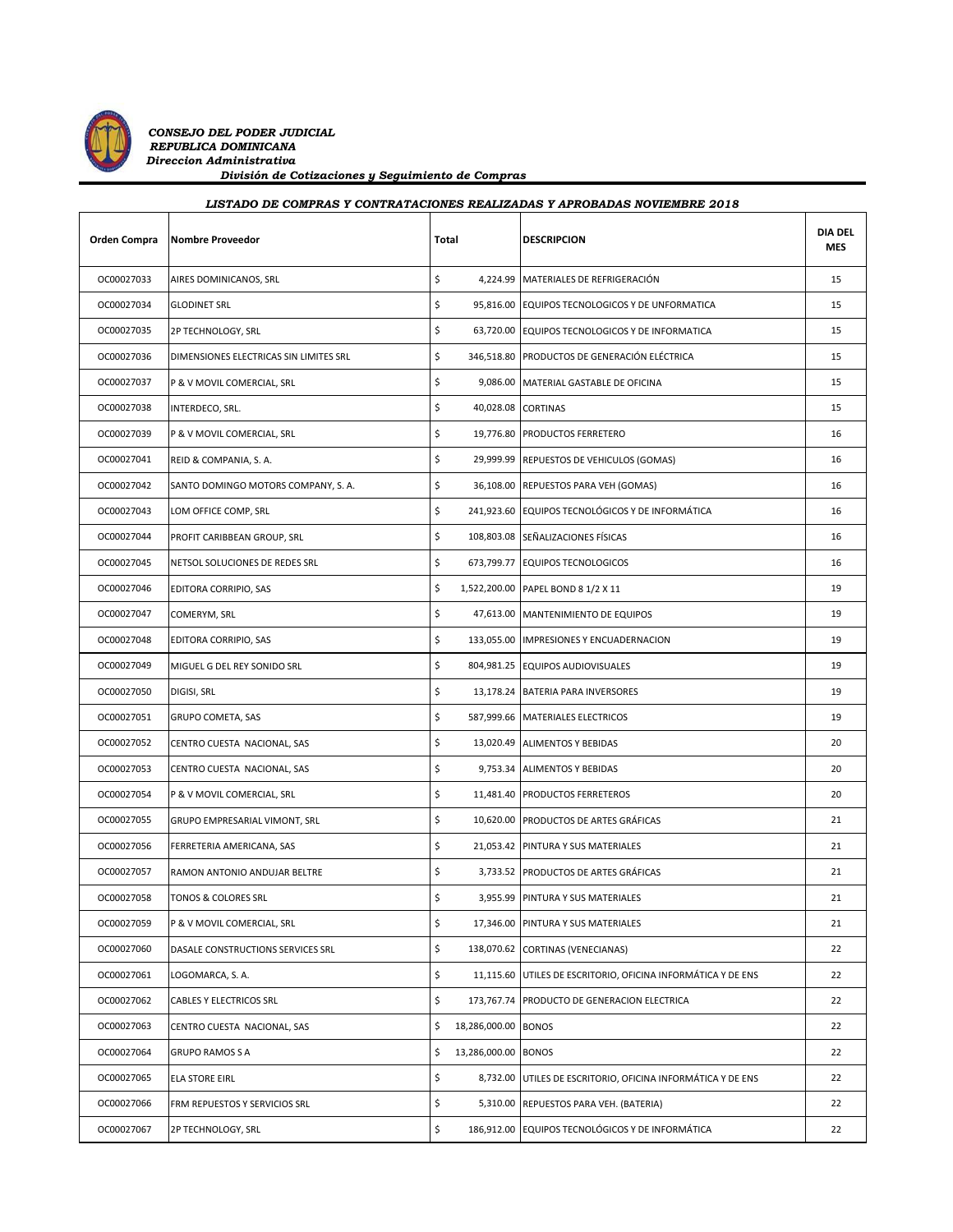

| Orden Compra | <b>Nombre Proveedor</b>                       | Total |                    | <b>DESCRIPCION</b>                                 | <b>DIA DEL</b><br><b>MES</b> |
|--------------|-----------------------------------------------|-------|--------------------|----------------------------------------------------|------------------------------|
| OC00027068   | SIMPAPEL S R L                                | \$    |                    | 1,739,700.20 EQUIPOS TECNOLOGICOS Y DE INFORMATICA | 22                           |
| OC00027069   | <b>MADERERA MARIO SRL</b>                     | \$    |                    | 276,051.11 PRODUCTOS DE EBANISTERIA                | 22                           |
| OC00027070   | IMPRESOS ANCO, SRL                            | \$    |                    | 250,400.00 IMPRESIONES Y ENCUADERNACIONES          | 22                           |
| OC00027071   | HILARIO MALAQUIAS, SRL.                       | \$    |                    | 191,443.20 TEXTILES (UNIFORMES)                    | 22                           |
| OC00027072   | ANTONIO CHAHIN M S A                          | \$    |                    | 86,160.20 TEXTILES (UNIFORMES)                     | 22                           |
| OC00027073   | P & V MOVIL COMERCIAL, SRL                    | \$    |                    | 226,383.00 PRODUCTOS DE EBANISTERIA                | 23                           |
| OC00027074   | INGENIERIA & SERVICIOS SRL                    | \$    |                    | 1,099,068.56 EQUIPOS DE REFRIGERACION Y MATERILAES | 23                           |
| OC00027075   | OFFITEK, SRL                                  | \$    |                    | 400,020.00 PAPEL CARTON                            | 23                           |
| OC00027076   | IMPRENTA LA UNION S R L                       | \$    |                    | 89,500.00 IMPRESIONES Y ENCUADERNACIONES           | 23                           |
| OC00027077   | REID & COMPANIA, S. A.                        | \$    |                    | 29,999.99 REPUESTOS PARA VEHICULOS                 | 23                           |
| OC00027078   | <b>DAF TRADING SRL</b>                        | \$    |                    | 4,661.00 REPUESTOS PARA VEHICULOS                  | 23                           |
| OC00027079   | <b>GLOBAL OFFICE JL. SRL.</b>                 | \$    |                    | 118,306.80 ARTICULOS DE OFICINA                    | 23                           |
| OC00027080   | <b>CECOMSA SRL</b>                            | \$    |                    | 1,307,485.87 EQUIPOS TECNOLOGICOS                  | 23                           |
| OC00027081   | V ENERGY, S.A.                                | \$    |                    | 750,000.00 COMBUSTIBLE                             | 23                           |
| OC00027082   | <b>REFRICOMFORT SRL</b>                       | \$    |                    | 30,464.96 EQUIPOS DE REFRIGERACION                 | 23                           |
| OC00027083   | REFRIGERACION Y SERVICIOS INDUSTRIALES S A    | \$    |                    | 24,993.52 EQUIPOS DE REFRIGERACION                 | 23                           |
| OC00027084   | SERVICENTRO SERRATA SRL                       | \$    |                    | 13,149.99 PRODUCTOS DE GENERACIÓN ELÉCTRICA        | 26                           |
| OC00027085   | P & V MOVIL COMERCIAL, SRL                    | \$    |                    | 10,384.00 UTILES DE COCINA                         | 26                           |
| OC00027086   | INDUSTRIAS BANILEJAS, SAS                     | \$    |                    | 257,065.13 ALIMENTOS Y BEBIDAS                     | 26                           |
| OC00027087   | CENTRO CUESTA NACIONAL, SAS                   | \$    |                    | 48,907.90 ALIMENTOS Y BEBIDAS                      | 26                           |
| OC00027088   | CENTRO CUESTA NACIONAL, SAS                   | \$    |                    | 18,691.50 ALIMENTOS Y BEBIDAS                      | 26                           |
| OC00027089   | AUDA COMERCIAL SRL                            | \$    |                    | 138,809.60 ALIMENTOS Y BEBIDAS                     | 26                           |
| OC00027090   | AVELINO ABREU, SAS                            | \$    |                    | 33,406.27 REPUESTOS PARA VEHICULOS (GOMAS)         | 26                           |
| OC00027091   | SELER INDUSTRIAL S R L                        | \$    |                    | 3,268.60 PRODUCTOS FERRETERO                       | 26                           |
| OC00027092   | CLIP INTERNACIONAL SRL                        | \$    |                    | 8,807.52 ARTICULOS DE PLASTICO                     | 27                           |
| OC00027093   | PG CONTRATISTAS, SRL                          | \$    | 99,120.00 ALQUILER |                                                    | 27                           |
| OC00027094   | <b>INDUSTRIAS TUCAN, SRL</b>                  | \$    | 585,199.76 PINTURA |                                                    | 28                           |
| OC00027095   | CENTRO CUESTA NACIONAL, SAS                   | \$    |                    | 6,136.25 ALIMENTOS Y BEBIDAS                       | 28                           |
| OC00027096   | EDITORA EL NUEVO DIARIO, S. A.                | \$    |                    | 65,000.02 PUBLICACION                              | 28                           |
| OC00027097   | EDITORA LISTIN DIARIO S A                     | \$    |                    | 68,987.52 PUBLICACIÓN                              | 28                           |
| OC00027098   | DISTRIBUIDORA Y SERVICIOS DIVERSOS DISOPE SRL | \$    | 9,794.00           | UTILES DE ESCRITORIO, OFICINA INFORMÁTICA Y DE ENS | 29                           |
| OC00027099   | BH MOBILIARIO, SRL                            | \$    |                    | 107,991.67 MOBILIARIO                              | 29                           |
| OC00027100   | E THREAN & CIA SRL                            | \$    |                    | 35,355.16 EQUIPOS DE COMPUTO                       | 29                           |
| OC00027101   | SKAGEN, SRL                                   | \$    |                    | 113,226.19 MOBILIARIO                              | 29                           |